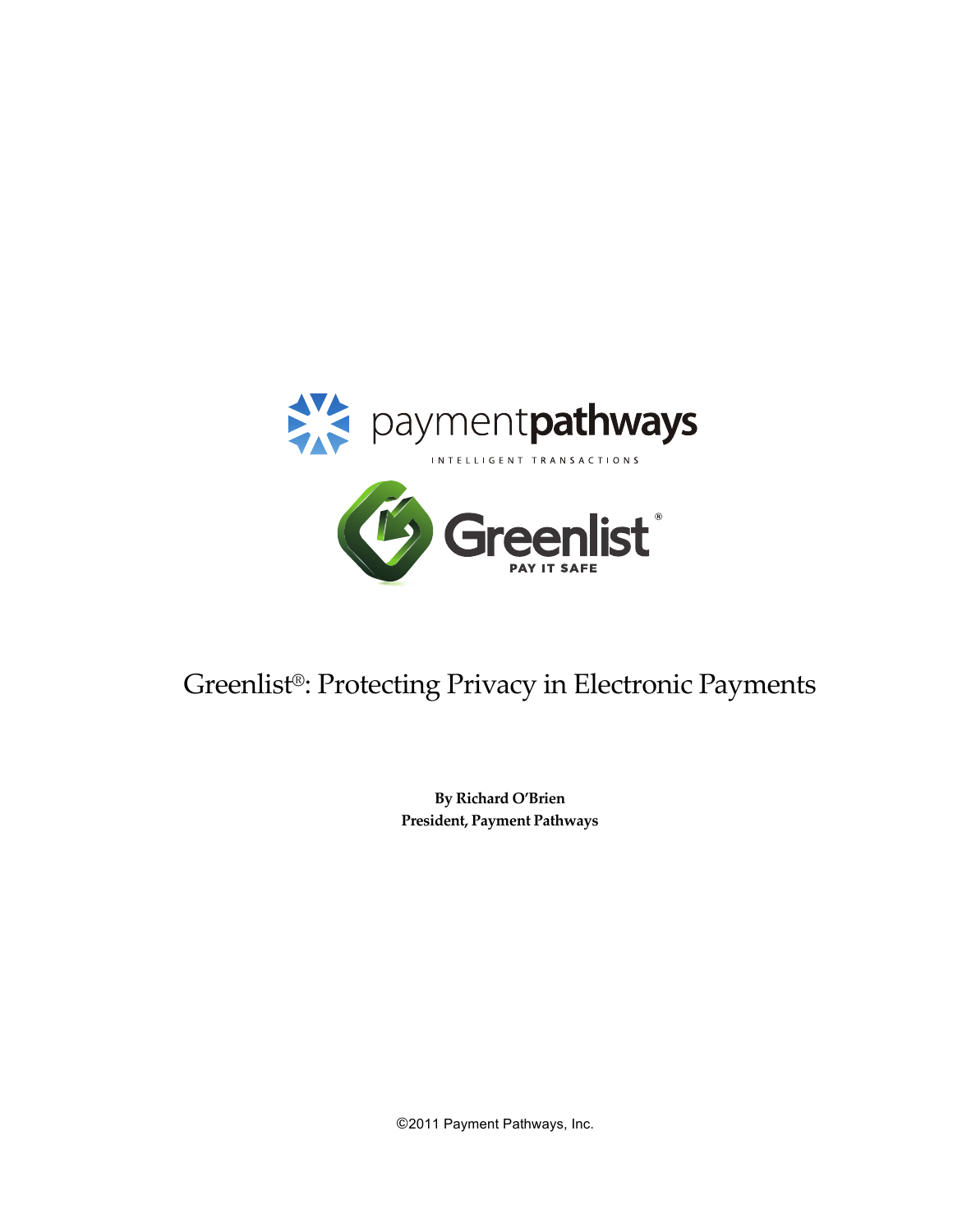## Greenlist<sup>®</sup>: Protecting Privacy in Electronic Payments

Banks can remain the center of their customer's financial lives by providing Positive Pay for *eCommerce™, a pathway to universal, ubiquitous, and understandable privacy protection for payments&of&all&types.*

As individuals and organizations continue to move from paper payments to electronic for personal and business efficiencies, they also increase the risk of a security breach. If credit card numbers or other regulated payment information is stolen, it can lead to fraudulent transactions and the subsequent need for time consuming steps to monitor, detect, reverse, and resolve unauthorized charges. The examples are many. One of the largest and most recent involved hackers who broke into the customer database at the Sony PlayStation Network in late April 2011. The perpetrators claimed they had access to more than 2.2 million credit cards. Clearly, individuals and organizations require a new layer of security to protect their monetary and informational assets.

Moreover, banks increasingly voice concerns over how to create new sources of non-interest income by growing the volume and value of electronic transaction processing. Recent federal legislation, such as the Durbin Amendment, have spurred banks to prioritize maintaining fee income—or, for the savvy institutions, finding new sources of noninterest income. The breach

between banks and their merchant and consumer customers is widening as bank fees become regular media fare. At the same time, the market for emerging mobile payments is massively fragmented, from technology, methodological, and marketing points of view. Clearly, consumers are confused.

Meanwhile, highly publicized privacy breaches, public battles over bank fees, and the continuing cost reasons to make highly personal information, such as medical records, available electronically resulting in federal privacy requirements. The White House has announced the need for more secure, online identifications. "By making online transactions more trustworthy and better protecting privacy, we

### **Executive Summary**

Banks are under increasing pressure from regulators, merchants, and consumers, most notably and recently over debit-card fees. At the same time, payments fraud is an increasing concern and will remain so, especially as person-to-person and mobile payments continue to develop.

So while banks are under pressure to reduce fees, they largely must rely on other providers to tap into those new and potentially lucrative payments markets. The result is decreasing fee income and the transfer of customer loyalty to other payments providers.

The Greenlist provides banks with a common, vendor neutral privacy management solution. It can allow banks to maintain their trusted position as guardians of consumer financial data while generating fee income.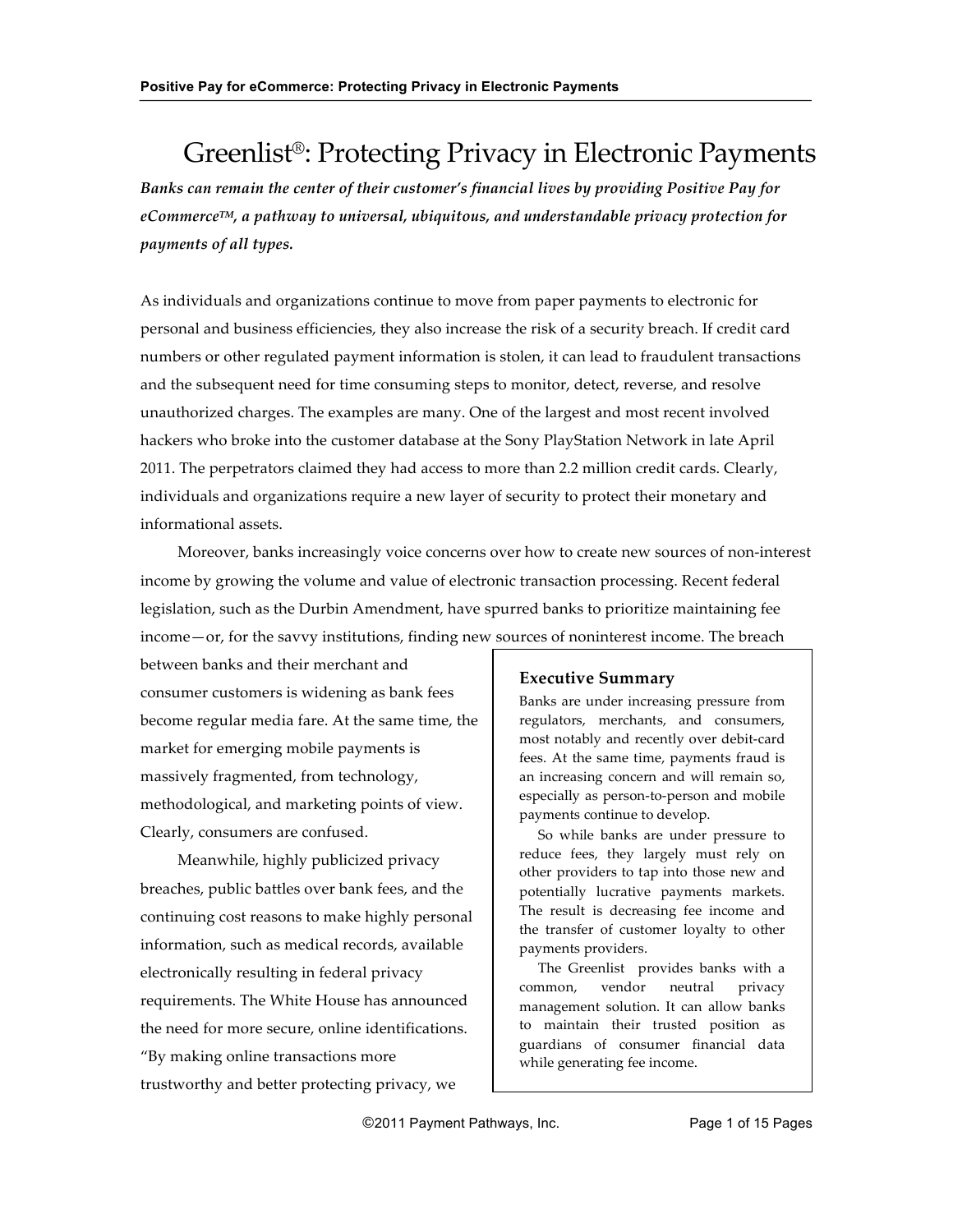will prevent costly crime, we will give businesses and consumers new confidence, and we will foster growth and untold innovation," President Barack Obama told a meeting with the U.S. Chamber of Commerce on April 15, 2011.

The banking industry will be under increasing pressure. The industry needs to get behind a common standard to protect consumer privacy. In so doing, banks will also protect their central position in the payment system and so enhance bank revenues while meeting regulatory and consumer demands for speed, safety, and accuracy in payments for small businesses and consumers. At the same time, banks need to find ways to send money instantly without sharing revenue with nonbank financial institutions, as many new payment business models require, especially for card-not-present transactions and the rapidly growing person-to-person (P2P) payment markets.

**Greenlist provides a pathway for banks to** provide privacy protection to consumers while providing instant payment services without **revenue sharing**. Greenlist allows both parties in a financial transaction to identify each other while keeping secure private data related to the transaction stored with their banks, which can charge for the service. As such, Greenlist can serve as a way to replace fee income lost in regulatory reforms such as the Durbin Amendment while protecting banks' traditional role in the center of the payment system.

With Greenlist, the banks involved in the transaction maintain account information on behalf of their customers without ever needing to release it to another party. Thus each transaction is both instant and completely safe. Banks or third parties responsible for certifying that someone or some entity claiming to be an authorized party is not an impostor can now offer new levels of service at a substantially lower cost for a variety of

#### **What Is Greenlist<sup>®</sup>?**

Greenlist is a new, patented privacy management system for electronic payments *only* available to banks. The system elegantly makes epayments safe and secure without consumers having to disclose any actual account or bankcard information whatsoever.

The Greenlist is also a directory service that verifies identities and payment addresses before transactions are made. It allows payers to locate, validate, and settle the instant transfer of assets. This reduces transfer time and is accomplished without divulging the payee's confidential information.

Banks, the lowest cost risk bearers, maintain the Greenlist by becoming trusted registrars who assume the risk for identity-related fraud based on the information contained within the registry. This transfer of liability substantially reduces the payer-bank's cost of bearing risks because they are left with only those risks associated with payer authentication and authorization—risks entirely in their own control.

transactions. Greenlist bank customers can send a payment to anyone, anywhere, and at any time, see the payment posted to the right bank account or debit card immediately, and never

©2011 Payment Pathways, Inc. Page 2 of 15 Pages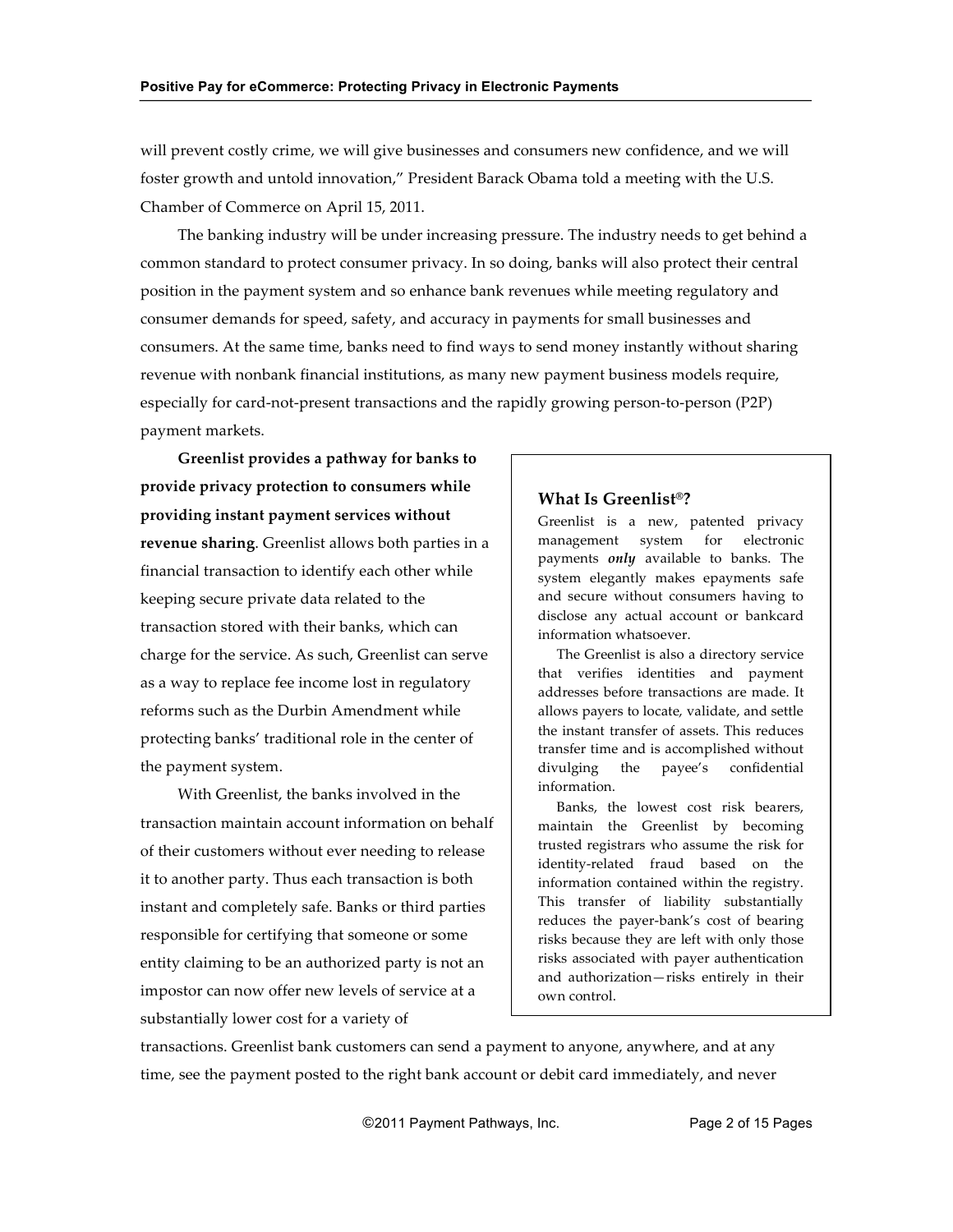need to provide or ask for anything more than a public account name or email address. For consumers, Greenlist is an electronic means to hand a waiter or a florist or a baby sitter a \$20 bill; just as fast, just as efficient, and just as secure.

### Electronic Payment Promises and Problems

For nearly 40 years banking customers have been able to have their salary deposited directly into their accounts. For more than 20 years customers have been able to set up regular payments to the local gas or electric company, taken electronically from their checking accounts. In 1990 the Internal Revenue Service started encouraging taxpayers to file online, and take refunds by direct deposit. Popularity in this service continues to increase even though many users are charged a fee to file their taxes online. And over the decades of bank website development, bank customers have very comfortable logging on to their accounts and making online payments to credit cards and consumer loans.

But what if your customers want to send money to a child away at college? Pay a babysitter, or the plumber? Or pay an artist in Ireland for a framed photograph that you found on Etsy.com? For modest payments to individuals or small institutions, they often need to write a check, pay cash, or use a debit or credit card. Some major banks have offered online bill payment services, but these tend to require your customer to have access to the bank account number of the party they want to pay. Many smaller vendors (though probably not your baby sitter) offer a payment service, generally PayPal. But most bank customers would much prefer to be able to make payments directly through their own banks instead, and for good reason. PayPal works best when vendors and users both create their own PayPal accounts. In any case, payment recipients must provide PayPal with a lot of personal information to receive a payment, which is not instantly available outside of the monolithic PayPal network. Many customers complain not only about entering this information, but about the excessive spam that results. PayPal restricts their users with a complex set of rules, and requires each party to maintain a balance in a separate online fund that PayPal controls, for making and receiving payments. Finally, PayPal is vulnerable to fraud for those who are not wary.

Recently, however, in response to PayPal, banks and other financial institutions have started offering P2P money transfer services. These offerings have emerged in the last few years to take advantage of improvements in online services and mobile technology, and to offer consumers and small businesses a method for making payments that is faster and more convenient. They have also become popular because they offer an alternative to high fees charged for making payments with credit or debit cards or through existing payment services like PayPal.

©2011 Payment Pathways, Inc. Page 3 of 15 Pages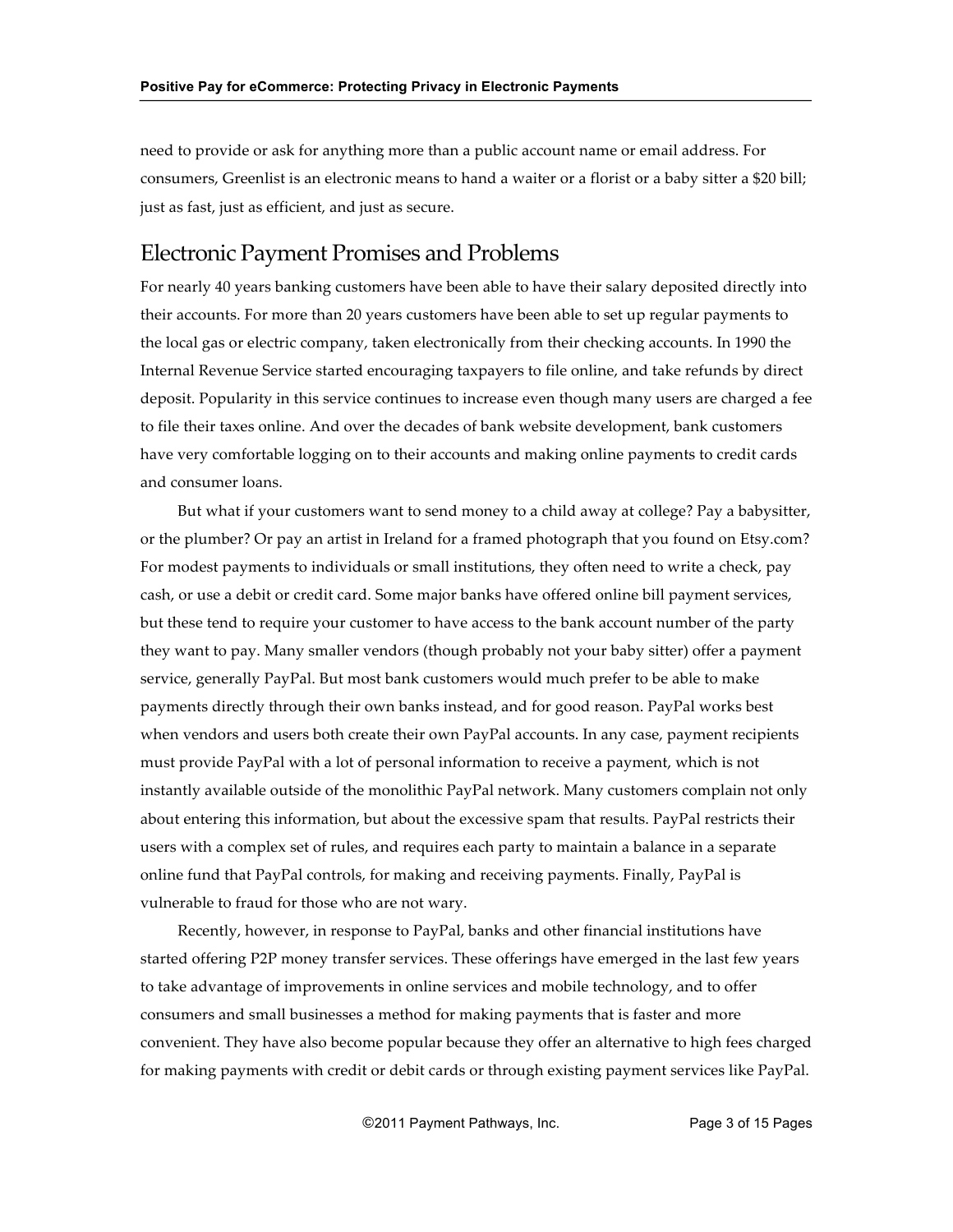At Payment Pathways, we generally do not refer to "P2P," preferring "X2X." In these instant payment transactions, a "person" could just as easily be a small business receiving funds from a person or a small business paying an online merchant.

| <b>Payment Service</b> | <b>Description</b>                                                                                                                                               |
|------------------------|------------------------------------------------------------------------------------------------------------------------------------------------------------------|
| Chase QuickPay         | Marketed as a method that provides low-cost person-to-person wire transfers. A                                                                                   |
|                        | customer can send money to almost anyone with an email address.                                                                                                  |
|                        |                                                                                                                                                                  |
|                        | https://www.chase.com/online/services/quickpay.htm                                                                                                               |
| CashEdge/PopMoney      | Marketed to financial institutions as an electronic payment solution that enables                                                                                |
|                        | consumers to submit payments directly to other consumers (or small businesses)<br>from their personal accounts. Customers can use their online or mobile banking |
|                        | account, and can simply use the recipient's e-mail address, mobile number, or                                                                                    |
|                        | bank account information.                                                                                                                                        |
|                        |                                                                                                                                                                  |
|                        | http://www.cashedge.com/products-popmoney.php                                                                                                                    |
| Fiserve ZashPay        | Marketed as a service that allows a consumer to send money to anyone, using                                                                                      |
|                        | only the party's name and email address or mobile number. The money is sent                                                                                      |
|                        | directly from the customer's payment account to the recipient's account.                                                                                         |
|                        |                                                                                                                                                                  |
|                        | https://www.zashpay.com                                                                                                                                          |
| <b>Intuit Payment</b>  | Marketed as a new and affordable way to send and receive payments over the                                                                                       |
| Network                | Internet. Designed for individuals and small businesses as an alternative to                                                                                     |
|                        | credit cards and works through QuickBooks.                                                                                                                       |
|                        | https://paymentnetwork.intuit.com                                                                                                                                |
| AMEX "Serve"           | American Express offers Serve as a fast, simple and secure way to make                                                                                           |
| Payment Network        | purchases and to send and receive money to and from friends and family. The                                                                                      |
|                        | sender only needs the recipient's email address.                                                                                                                 |
|                        |                                                                                                                                                                  |
|                        | http://www.serve.com                                                                                                                                             |
| Discover Card-         | Marketed as a free service for sending money to just about anyone using a                                                                                        |
| PayPal Money           | computer or mobile phone. This method is powered by PayPal and requires the                                                                                      |
| Messenger              | participant to set up a PayPal account.                                                                                                                          |
|                        | http://www.discovercard.com/sendmoney/?gcmpgn=0311 ZZ srch gsan txt 1                                                                                            |

In addition to these services, other companies provide mobile and instant-payment services targeted at consumers and small merchants. Also, PayPal leads the internet-based services and Western Union and others provide traditional alternatives to bank transfers.

X2X money transfers should allow individuals to quickly and easily send small payments to or receive payments from friends, family members, small local contractors or merchants, and charities. Two leading vendor services in this field are PopMoney by CashEdge, and ZashPay by Fiserve. But the reach, so far, is limited. PopMoney was introduced in 2009; as of March 2011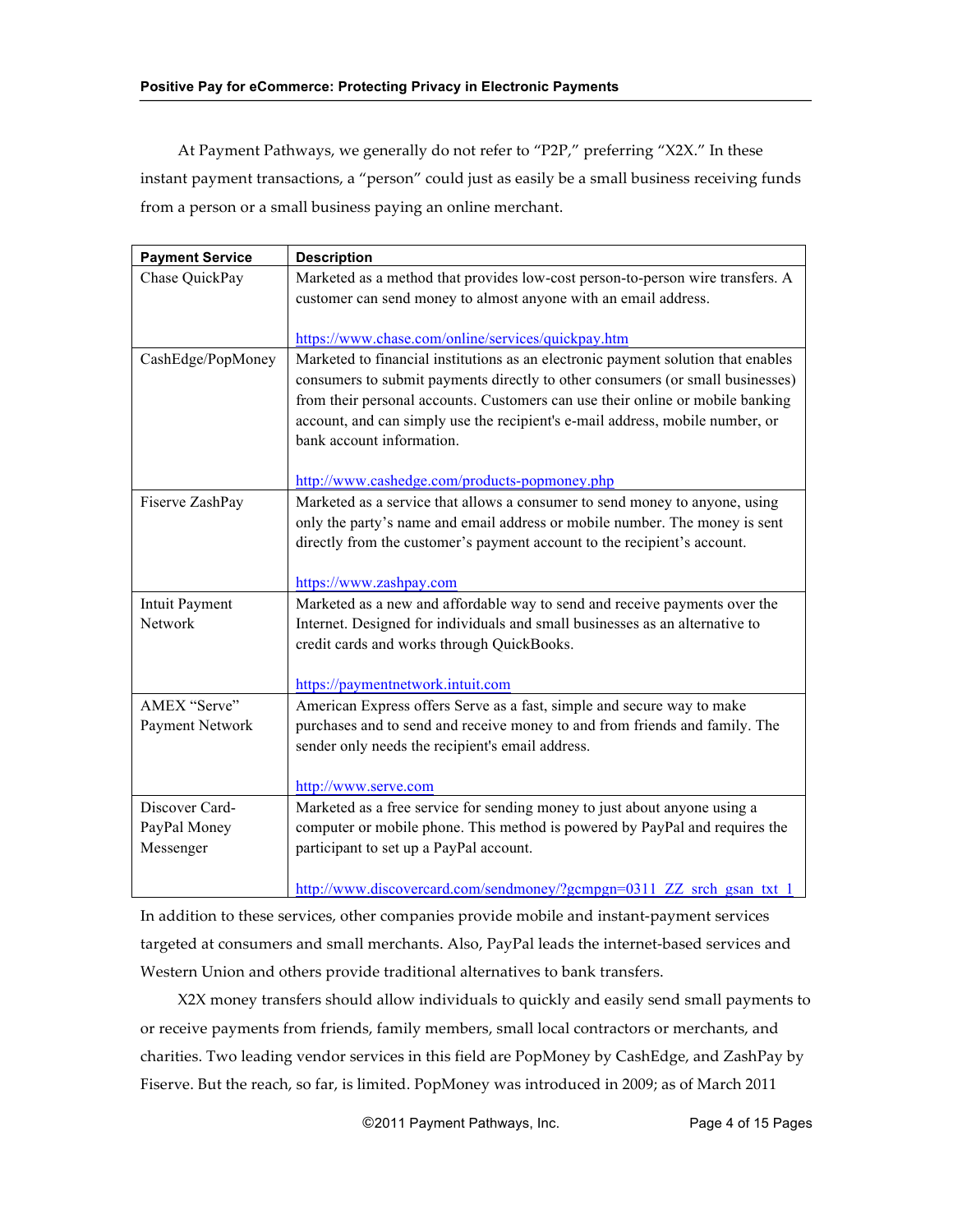some 200 banks were offering PopMoney to their customers, including CitiBank and PNC. Both vendors plan to offer bank customers the ability to send money directly to and receive payments from Visa-branded credit and debit cards in the U.S. by the end of 2011. By the same deadline, working with MoneyGram, both services look to be able to offer customers the ability to send money to an account outside of the United States. So a bank customer could send \$250 safely and directly to his daughter's debit card in another state, or while she is traveling in France. The bank, meanwhile, can reduce processing costs, capture additional fee revenue, and offer an appealing service both to secure the loyalty of existing customers and attract new ones.

But these services are all seriously limited. All share the same flaw, in that none provide a completely secure method for completing transactions. Unlike Greenlist, these competing X2X systems cannot really protect the private financial information belonging to their customers. Each requires the participants to provide their private bank account or bank card information to the other party's payment system to complete the trade. Also, all of these services, even though they are designed to move funds directly to and from the customer's bank accounts online or using mobile devices, work through the automated clearinghouse (ACH). This is the same method used for processing checks; an ecommerce transaction sent through ACH can take several days to complete. This becomes a bigger problem particularly with the psychology related to modern technology. The modern consumer expects instant results with his iPhone or Blackberry when sending messages or checking a GPS map. If electronic payment processing is going to work with mobile devices, they must be instant, too.

### The Rise of Mobile Commerce and the Durbin Amendment

Five billion people on planet earth are mobile phone subscribers, including nine out of every ten Americans. In the United States 85% of all pre-teens own a cell phone—73% of them own a book. Apple has sold nearly 60 million iPhones worldwide and Google is activating over 160,000 Android devices a day. In 2009 1.2 billion cell phones were sold. And in 2013, an estimated \$30 billion will be spent on phone apps. So besides phone calls and text messages, an iPhone owner can now take a photo of a check and transmit the image to his or her bank, and the amount is added to the owner's checking account balance. Next, mobile device users want to be able to use their phones to pay for groceries or make a contribution to a charity.

The dramatic rise in mobile commerce is forcing banks and merchants and other institutions to find ways for their customers to make payments for person-to-person transactions quickly and easily. We can expect mobile devices to continue to expand dramatically, but the inability of the current services to protect personal information, and the long delay for the transactions to clear,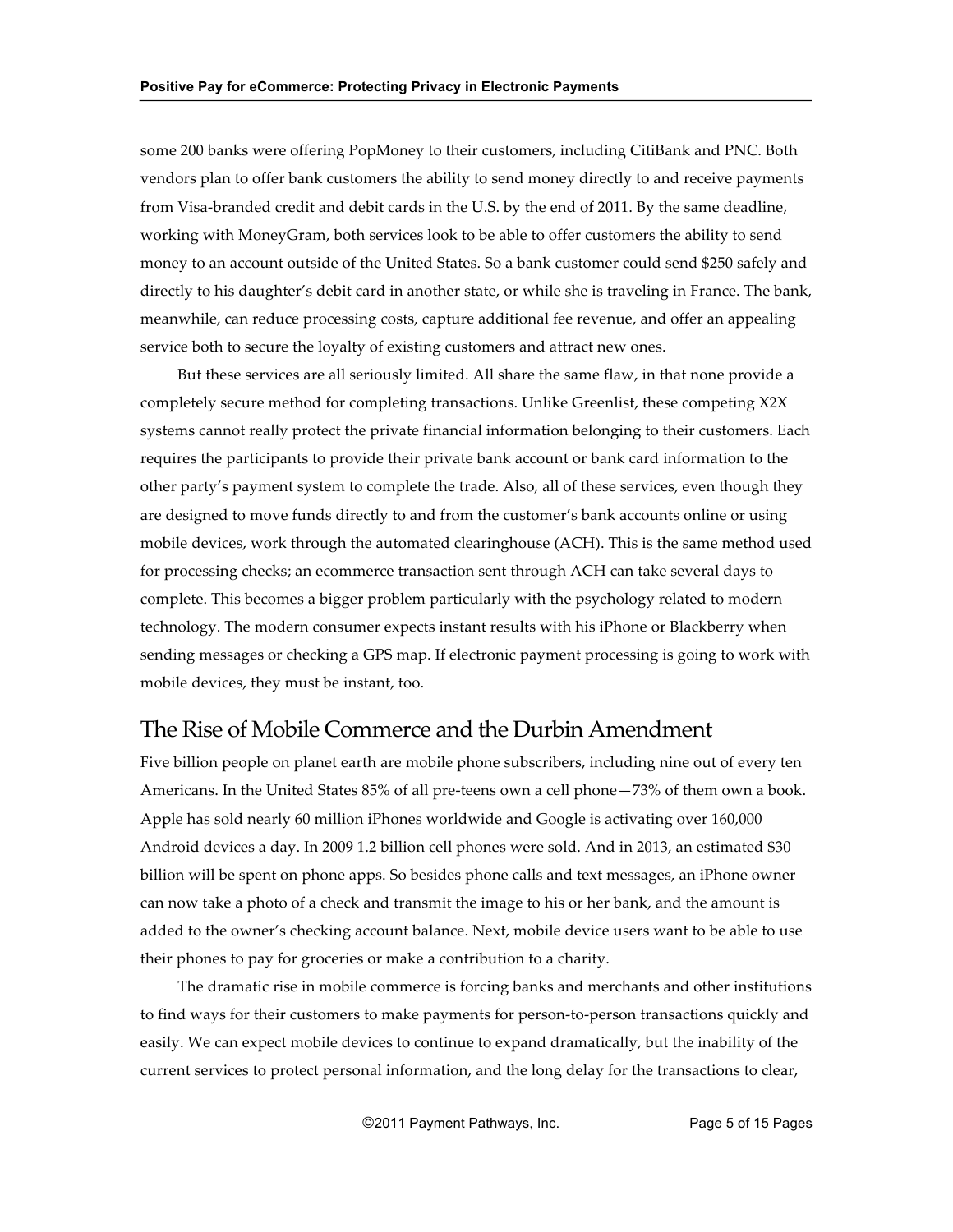severely limits the ability—or rather, the willingness—of mobile consumers to move toward P2P transactions. The Greenlist model, addresses all of the issues listed above, solving both of these problems.

Besides new technology, recent regulatory changes also favor X2X electronic transactions. The Dodd-Frank Wall Street Reform and Consumer Protection Act, a sweeping set of reforms to the banking and financial services sector in response to the fall 2008 economic crisis, was signed into law on July 21, 2010. Senator Richard Durbin (D-IL) added an amendment to the bill shortly before it passed that, among many other provisions, places a cap on the fees that banks can charge merchants when customers use debit cards for purchases to no more than 12 cents per purchases. This is nearly 80% less than the current average fee. The political objective was to restrict the ability of debit card issuers to charge excessive fee amounts for the use of these cards, and thus benefit merchants and consumers. Also, as the networks for handling these fees are controlled by just two companies, Visa and MasterCard, consumers and retailers have no choice but to accept these costs of doing business imposed by a monopoly. This regulatory change will cause the fee income banks can charge to customers to drop, and will likely have a dramatic impact on the electronic payments marketplace.

Merchants generally support this reform. The banking lobby, however, has complained bitterly about this rule; they say that the "swipe" fees charged when consumers use their debit and credit cards cover their real costs for these transactions, or are used to provide a subsidy for other services the banks offer their customers. With this limit on fees, banks will need to charge fees elsewhere, such as eliminating free checking and reducing rewards programs. Some smaller banks may need to stop offering debit cards entirely, making them less competitive with larger banks. As of May 2011 the United States Senate was debating whether to delay enforcing the ruling.

But the Durbin Amendment represents an excellent opportunity for the support and growth of X2X instant payment transactions. Privacy management services like Greenlist can provide a way to "recapture" revenue lost through regulatory reforms by increasing transaction volume and value by introducing an instant transfer services for direct person-to-person and person-to-business payments. If a bank customer wants to send money his daughter in college a direct transfer to her checking account or debit card, the debit network can be used if the money needs to arrive instantly. If she can wait for the next banking day, the ACH network can be used, with no swipe fee. Banks that struggle to cover the cost of debit and credit card transactions can offer these two classes of service to merchants and customers and still compete.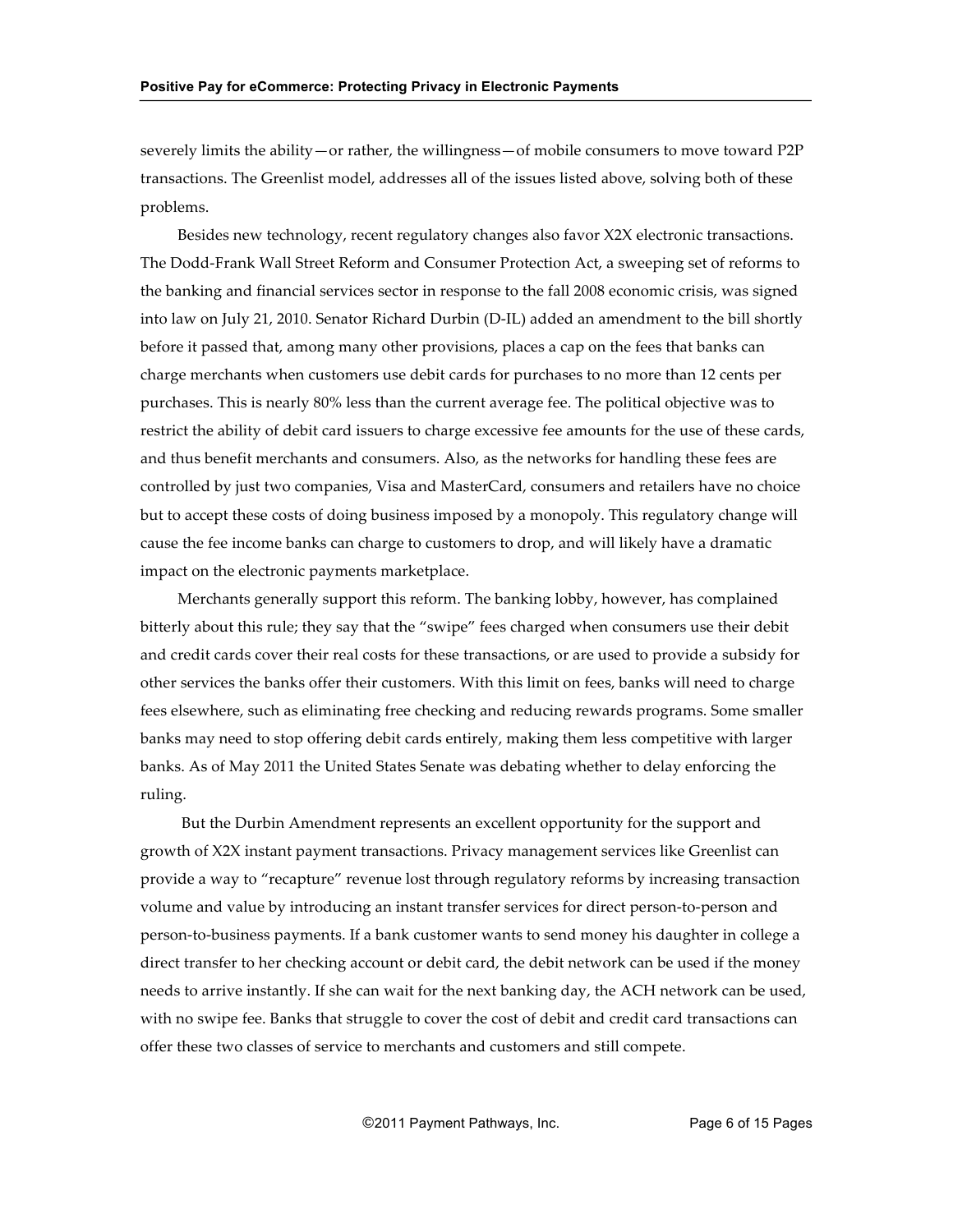Banks, functioning as Greenlist registrars, enroll individuals and small businesses in the Greenlist and assess an initial enrollment fee. A portion of this monthly fee is net income, and a portion of the fee is used as net income for the registry to list debit blocked payment addresses in the public Greenlist. The use of a Greenlist eliminates the potential risk of unauthorized debits by issuing credit push transfers using one of several payment networks, depending on the payment application's requirement.

## Coping with Fraud

Many consumers and businesses today are concerned about the growing potential for fraud in electronic financial transactions, and for good reason. According to the International Accounts Payable Professionals (IAPP), by the first quarter of 2011 fraud in electronic transactions had reached \$4 billion a year. This represents a steady 1.4% of all sales for the last several years, and an increase from \$3.6 billion in fraudulent transactions in 2007. Check fraud is still popular because it is so easy, but according to the 2010 Federal Reserve Payments Study, the number of checks written in the US between 2006 and 2009 fell by over 7%. The number of checks written has been falling for years, and with the rise in mobile payment technology, the decline is likely to accelerate. Future criminals will look for opportunities for stealing money online. Few small businesses can afford to absorb a 1.4% crime tax on their annual revenue, but this level of digital theft is likely to continue unless challenged by improved security technology.

The White House released a national Strategy for Trusted Identities in Cyberspace in June of 2010. The Strategy would promote a national Identity Ecosystem to support trusted online environments. The goal of this Strategy is to develop secure identities that individuals and organizations can apply to virtual commerce that are efficient, easy to use, and applicable across a variety of platforms and systems. These secure identities would allow users to be confident that their security and privacy would be protected while using online services, and would be designed to encourage innovation and personal choice.

The banking sector would likely join in this effort and build a single, secure, global platform to make personal electronic financial transactions fast and easy while protecting the personal information of the parties involved. Merchants and banks also seek to reduce the costs for completing these transactions. The banking industry needs to agree on a uniform standard for making X2X payments and transfers, much like the FIX protocol for trading messages about bankto-bank financial transactions. Greenlist is a simple and reliable engine for P2P transactions, and could be used as the basis for such a standard. It is capable of using existing technology in the form of current banking networks, like the ATM network, to complete funds transfers instantly. Greenlist

©2011 Payment Pathways, Inc. The Page 7 of 15 Pages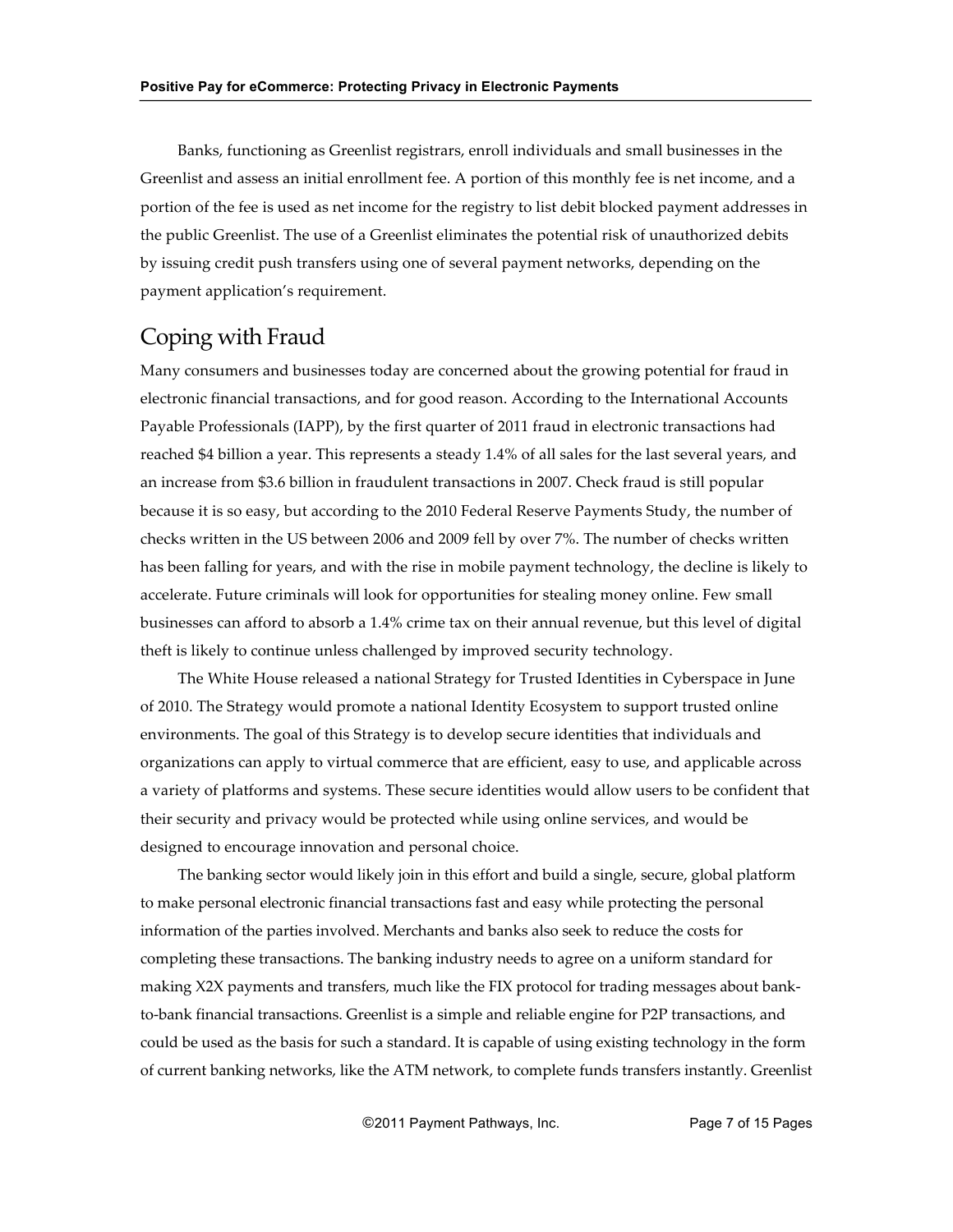payments avoid the automated clearinghouse with its delays and fees. Further, Payment Pathway's Greenlist service provides an open platform, free of any proprietary network technologies.

## How the Greenlist Works

Think of Greenlist as "Positive Pay for e-Commerce™." Just as positive pay services validate checks and ensure that only authorized checks are paid, electronic payments protected by the Greenlist are verified and validated before they are paid.

The Greenlist registry adds another authentication factor that proves that the payer and his device that generated the payment instructions are verified to be authorized. Furthermore, this new factor proves that the account address that receives the e-payment is certifiably owned by the party intended to be paid.

Independent verification of the payer's authorization to pay a correct transaction destination is a "double-check" that does not require any extra user steps or any release of confidential information. In fact, the Greenlist lookup function serves both parties in an  $X2X$ transaction to locate and identify each other without either of them needing to release any personal information. With Greenlist, the true account identifiers of both transaction parties never have to leave the banks.

Here's how it works:

### **Customer Registration**

When a person or business registers to use Greenlist, that consumer or business owner provides an easy to remember unique identifier (through a bank portal), often an electronic mail address, mobile phone number or nickname, to serve as their Greenlist ID. These unique ID's are assigned accurate, actionable public payment addresses, which are then stored in a global network of directories managed by Payment Pathways on behalf of its accredited registrars (banks).

These new e-payment addresses are linked to the consumer's primary bank account and/or debit card which the bank or financial institution already has stored on file. The registrar bank also issues the customer a special debit-blocked Personal Account Number (PAN) that conforms to INCITS/ISO/IEC 7812-1-2000 and 7812-2-2000.

The consumer is taught to use this PAN in every card-not-present payment transaction. The bank acts as the custodian for personal and account information in the X2X transaction just as it would for any other financial transaction for that consumer. As a result, the bank retains its trusted position at the center of electronic payments in the consumer's financial life.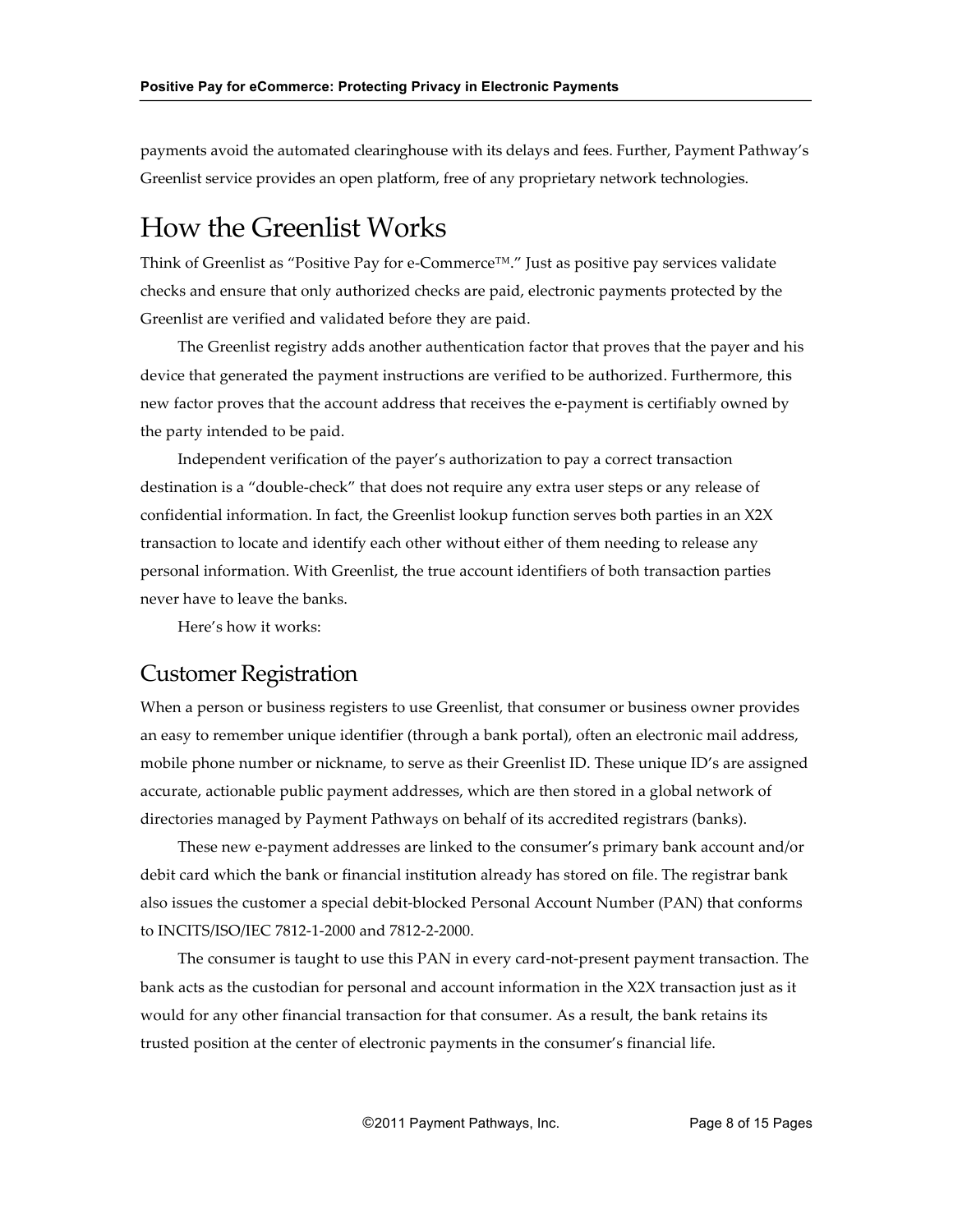### Protection for Card-Not-Present Transactions

The Greenlist is highly flexible in the kinds of payment transactions it can protect and, as a result, in the number of ways banks can use it to generate income. The following example of a card-not-present transaction between a consumer and an online merchant shows how Greenlist works to protect online payments.

This example features the Greenlist registry, along with servers for matching and communications, to provide both the **Positive Pay for eCommerce** service and authentication factors to mitigate the risks of fraud. The transaction runs on existing payment processing rails with only a few additions to the consumer's device and the merchant's systems.

First, the customer is assumed to be registered with Greenlist through his or her bank, having received a Greenlist ID (GLID) and Personal Account Number (PAN). Also, the **Positive Pay for eCommerce** mobile application has been installed on the consumer's computer or mobile device at the time of enrollment. During that installation, the cloud-based Greenlist application, in concert with the Greenlist mobile app, certifies that the consumer's GLID and Greenlist PAN have been activated.

For their part, merchants, motivated by their desire to reduce fraud losses from systemic chargebacks, have added a few lines of code (Greenlist libraries) in the checkout part of their shopping carts to support Greenlist interactions and to provide **Positive Pay for eCommerce**.

For Greenlist registered consumers and merchants, here's how a card-not-present transactions with Positive ePayment works:



©2011 Payment Pathways, Inc. Page 9 of 15 Pages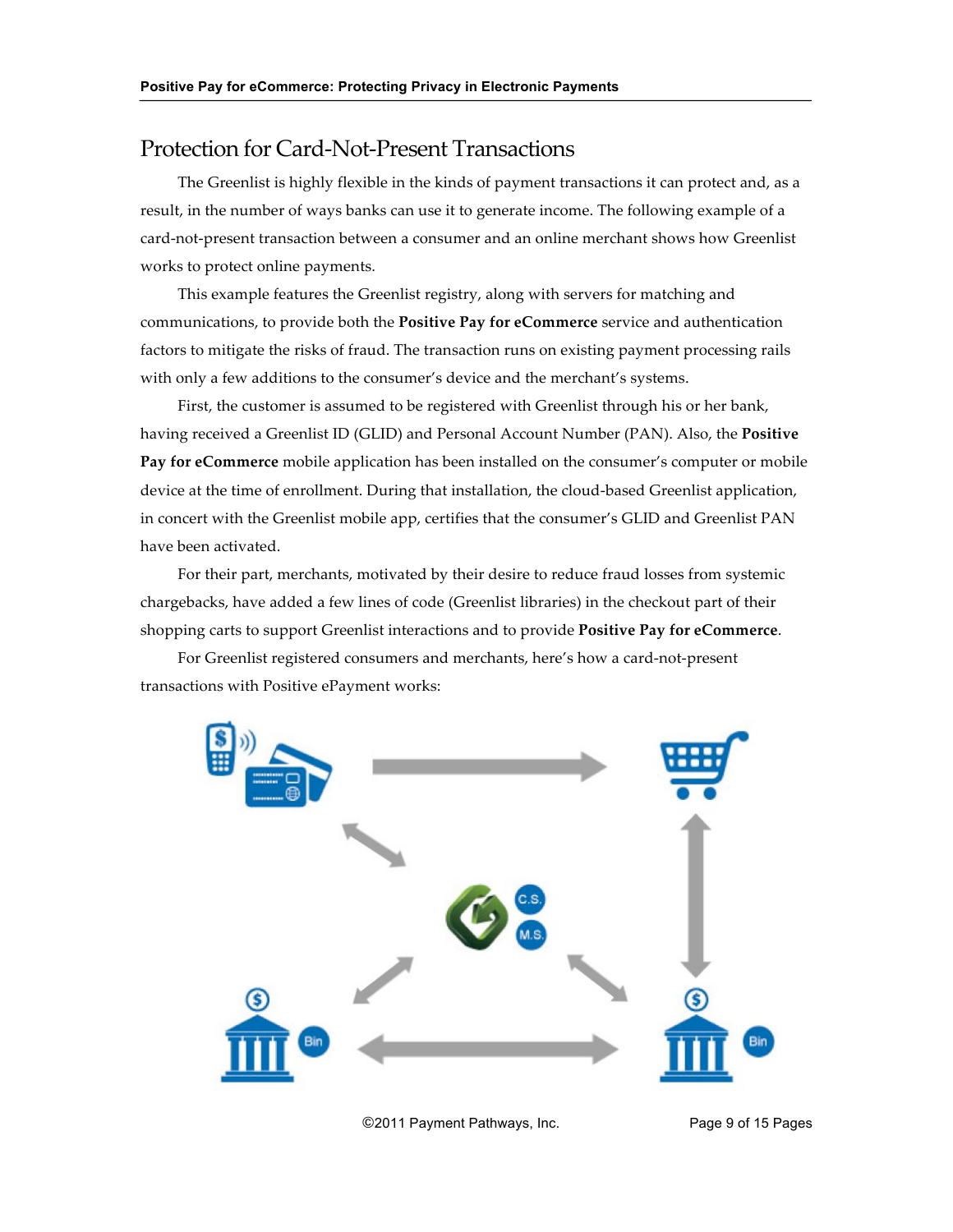- 1. The Consumer (Payer) uses his or her computer or mobile device to initiate making a payment via the online Merchant's web portal. The consumer's Greenlist PAN (essentially, a Greenlisted Debit Card Number) will be used as the chosen payment method.
- 2. Code in the Merchant's system queries the Greenlist (or special bin lookup) to find out whether the customer's card number is a valid Greenlisted PAN. If the response is positive, it returns a simple positive acknowledgement including the consumer's phone number. Then the Merchant's system:
	- Queries the consumer's Greenlist app for its Greenlist ID by sending a Greenlist Query Message in a prescribed format that includes the Merchant's GLID via SMS. The mobile device generates an automatic response used to validate mobile device as the source of the Greenlisted PAN given to the merchant.
	- Sends transaction initiation information, including the Greenlisted PAN, to the Matching Server (MS). There the information is date-time stamped, hashed, and stored.
	- Processes the payment request to the Consumer's bank through its usual payment processing network.
- 3. Note that if there is no valid response from the Greenlist mobile app, the Merchant will continue processing the payment request as usual. However, the Merchant would not ship product without a confirming message from the consumer's bank; lack of a response means that the probability is high that the payment will not be explicitly authorized by the true card holder.
- 4. The matching server (MS) verifies the PAN received from the Merchant and waits to correlate it with a corresponding transaction verification request from the consumer's bank. The matching server can be either owned by the bank and kept on the premises or accessed through the cloud, depending on bank preference. Note that the matching server only receives the consumer's PAN if the Merchant was successful in querying the Greenlist app installed on the consumer's mobile device (or PC). By previous agreement with the merchant, card issuing bank, and acquiring bank, the Matching Server will have up to 60 minutes to receive and process a matching transaction verification request from the consumer's bank. If none is received during that time, then the card issuing bank will reverse the payment authorization.
- 5. The consumer's bank processes the payment request from the Merchant's system. It verifies that the PAN is not in the bad-number bin, and finds the PAN in the Greenlisted bin. Having

©2011 Payment Pathways, Inc. Page 10 of 15 Pages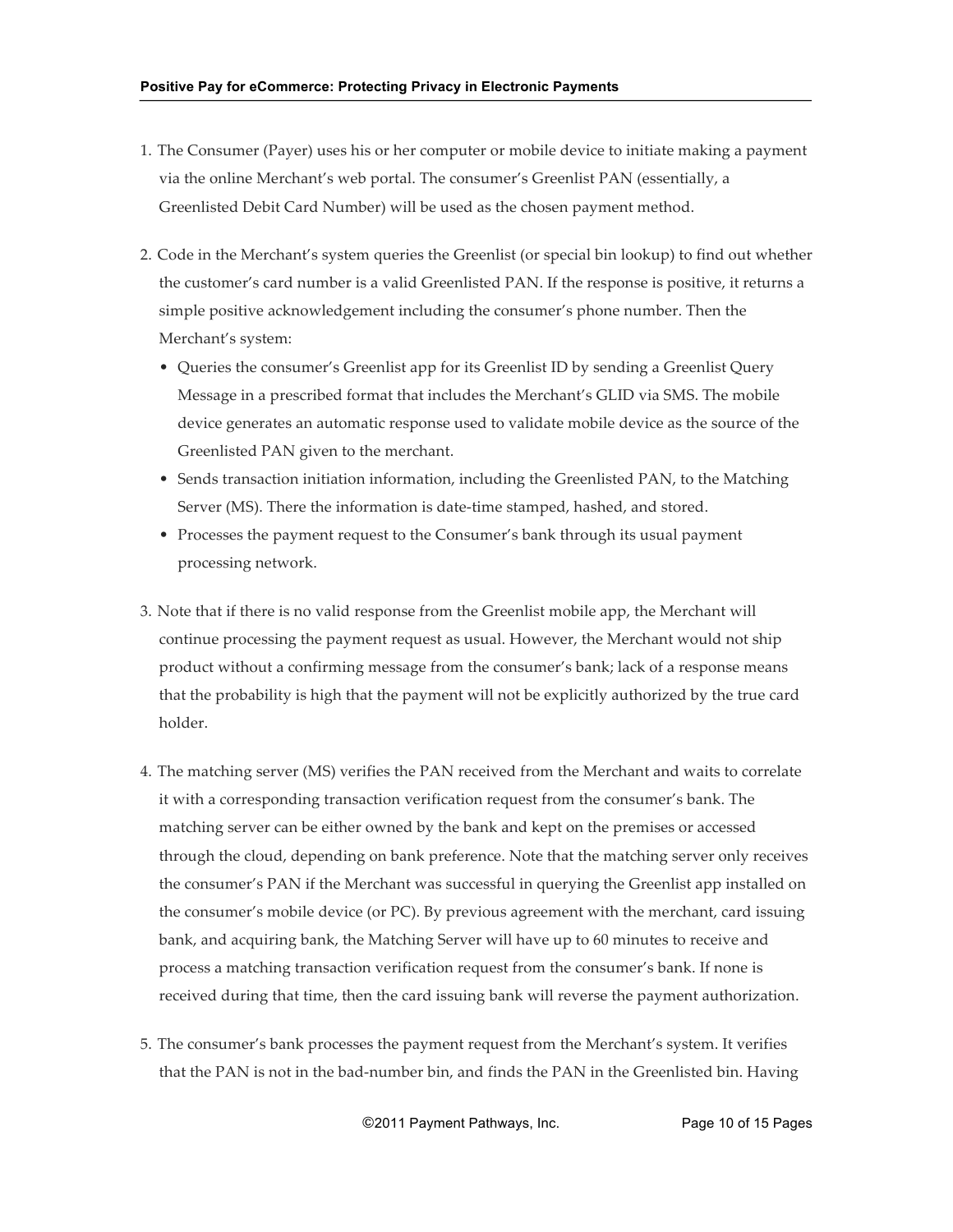verified the PAN, the consumer's bank makes sure that the consumer's actual bank account has sufficient funds available to cover the purchase. If funds are available, the payment authorization is sent to the merchant in the usual manner.

- 6. Because the consumer's PAN was found by the card issuing bank to be in the Greenlist bin, a **Positive Pay for eCommerce** check is now initiated. The card issuing bank sends the transaction information, including the consumer's PAN, the Merchant's PAN, and the payment amount, to the Matching Server. The Matching Server time stamps, hashes, and stores this information upon receipt. Then the Matching Server searches for earlier transaction information that would match the information just received.
- 7. If the Matching Server discovers a valid match, i.e., if the debit received from the merchant matches the transaction information provided by the consumer through the Positive Pay for eCommerce application within the 60 minute window, then the bank maintains its 'Payment Authorized' message that was previously delivered to the merchant. The transaction is settled through the existing payment network infrastructure to the merchant's bank, and a credit is posted to the merchant's account in the usual manner. If the Matching Server does not discover that a previous transaction had been submitted within the past 60 minutes, the Matching Server will decode the merchant name by doing a reverse lookup of the merchant PAN in the Greenlist registry. Then:
	- The Matching Server passes on the amount and merchant name with the consumer's contact information to a Callback Server. These values are found with a reverse lookup to the Greenlist registry using the consumer's PAN.
	- The Callback Server (CS) contacts the consumer's mobile phone associated with the consumer's Greenlisted PAN to inform the consumer that the payment was not verified. It asks the consumer to verify or cancel the transaction. The message can be sent as an automatic telephone call, a text message, or an email message, depending on what the user's preferences obtained during enrollment.
- 8. If the Matching Service determines that the transactions do not match, then the consumer's bank notifies the consumer to obtain his or her authorization through a pre-arranged channel, such as a phone call or text message. If the payer does not authorize the transaction, then the transaction is reversed through the merchant's bank.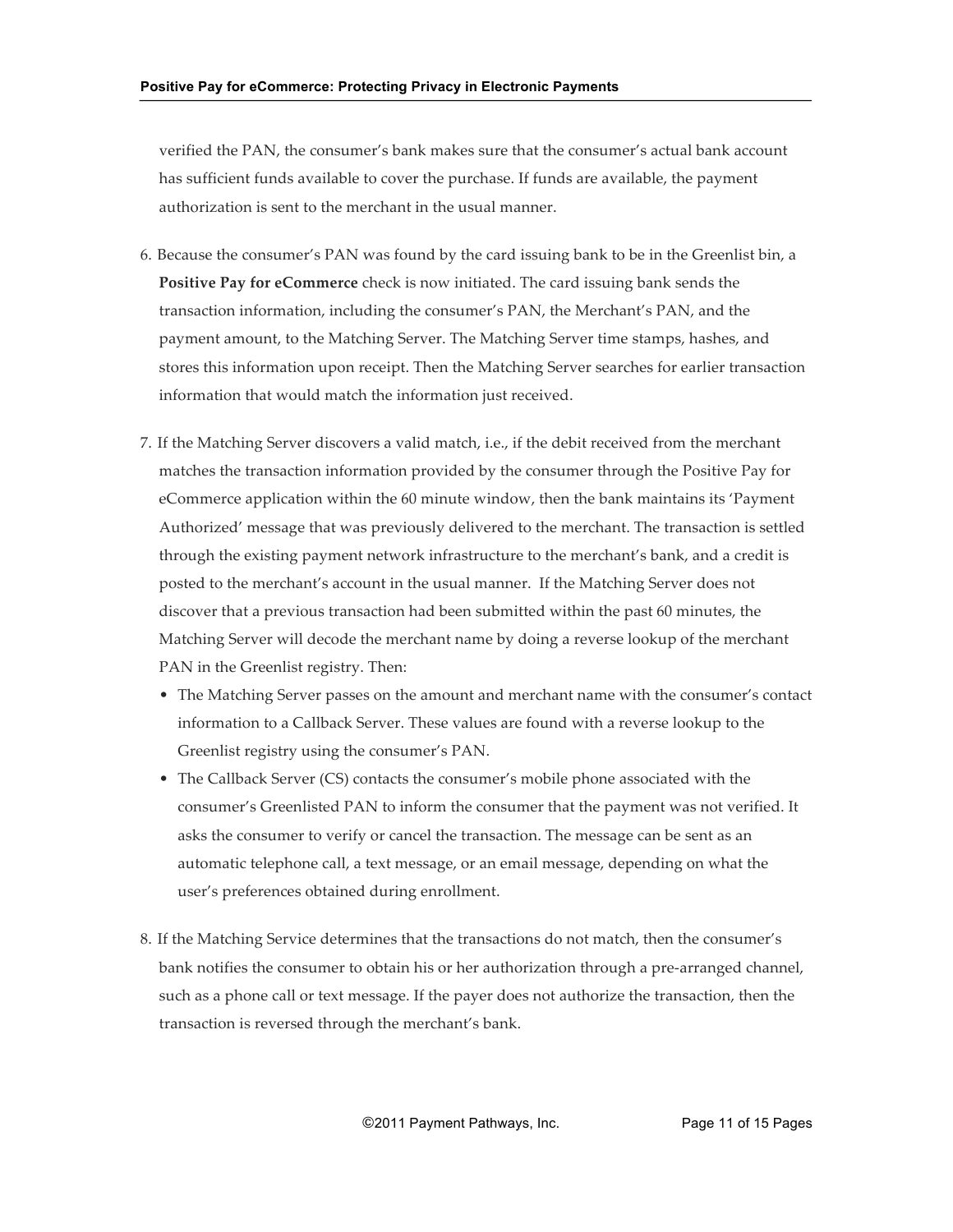The major benefit of the Greenlist, again, is that no personal or sensitive information (beyond what merchants require for shipment of physical goods or licensing digital goods and services) had to be provided. The card issuing bank enforces that the consumer's PAN can never be used to generate an automatic debit without a Positive Pay authorization, proving that the consumer's PAN indeed was input from a smart phone or PC device containing an installed app with a properly enrolled GLID.

If a fraudster uses a stolen Greenlist PAN to pay for a subscription or recurring bill payment service, the consumer is protected by the mobile apps' logic that would either discover a.) that merchant's PAN is not in the Greenlist at all and NOT respond affirmatively to the merchant query or b.) the merchant is legitimate but a stolen PAN is paying for someone else's benefit.

In the second case, the merchant's query to the mobile app would fail because the merchant's GLID would not be in the app's approved list of payee GLIDs for subscriptions and recurring billpayments. In this scenario, the legitimate merchant does not submit the PAN, the match then fails and the consumer would be notified. If the consumer input his Greenlisted PAN into a subscription service from his PC but forgot to add the Merchant's GLID to his mobile app, it would be automatically added for him when he is called back the first time for that merchant by his bank's Positive Pay for eCommerce service.

Hackers would never have money sent to a Greenlisted PAN because that would paint a clear trail to their doorstep.

This Positive Pay for eCommerce service is feasible and straightforward for all parties because the transaction mechanisms and procedures for high-volume uses like card-not-present transactions are well understood. Capital expenditure required of the bank is minimal.

### **Future Content Transfer Applications**

Greenlist doesn't just protect users from fraud. Personal information can be used—and misused—in other ways. Indeed, the most contentions battles in ecommerce involve not the transfer of payments but the transfer of content, including music, movies, and news. Moreover, the future growth of electronic transactions involves highly sensitive informational assets, including securities, medical records, insurance and education information. To this end, Payment Pathways has recently received a second patent that facilitates the transfer of such non-monetary assets under supervision and control of various communities of interest leveraging the same privacy protection and authentication as the Greenlist provides banks to remain central in electronic transfer of funds.

This is the subject of a future whitepaper.

©2011 Payment Pathways, Inc. Page 12 of 15 Pages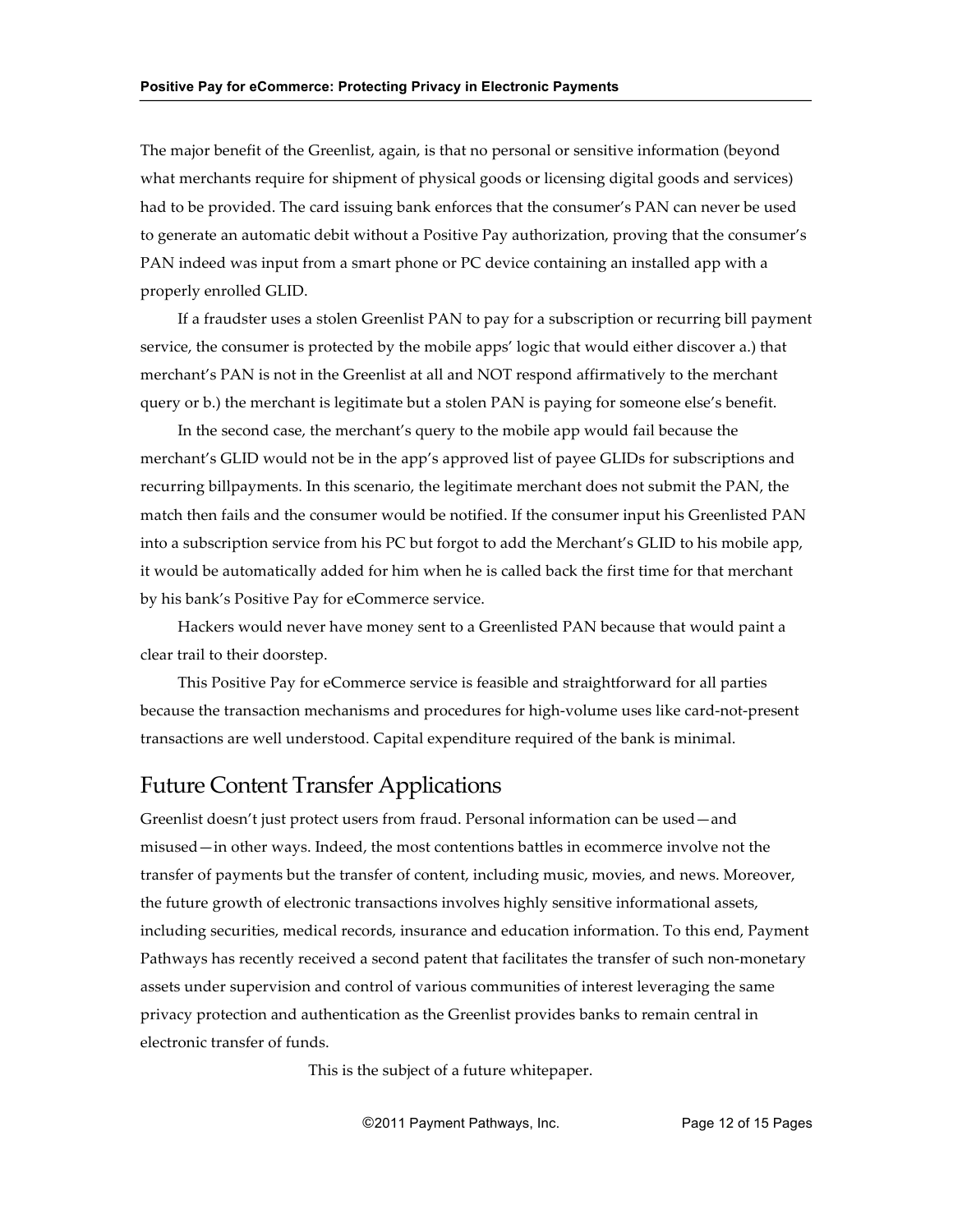### **Conclusion**

Consumers, banks, merchants, and charities would eagerly adopt an electronic payment system that really works. A variety of new solutions have been introduced in recent months, but for any one of these electronic payment services to thrive, it must become as ubiquitous as the mobile devices that would be used to access them. Yet with the currently developing services, consumers and businesses must reveal private financial information. This has long been a source of resistance to electronic payments systems. Further, all competing payment services send their payments through the Automated Clearing House, taking three business days for the payments to post.

Payments using the Greenlist service are credited and debited instantly using existing electronic payments networks. The economy would support a much faster move from payment systems using cash and checks to personal electronic funds transfers, so that, with an iPhone, Charlie can send his friend Rick money for play tickets, or Tom can pay for dinner, or a garden center can pay a vendor for a delivery of flower seedlings. But before this can happen the financial sector needs to provide a means to identify both parties in a transaction without requiring either one to reveal any private information, and complete the transaction in three seconds, rather than three or four days.

Greenlist can meet that need. Greenlist's open architecture enables search and retrieval of trusted identity information related to electronic payment transactions. This service can work with any existing payment system or network.. Individual consumers can trust their bank's Greenlist to manage transactions promptly while protecting their private information. Each bank can charge a fee to query of one of several Greenlisted identifiers to find a Greenlisted payment address to be used by the payers' bank to originate a payment.

In the end, all payment network stakeholders benefit. The volume of credit payments and income increases without new capital expenditures. The thin nature of the directory and its search function adds a new factor of authentication to safeguard bank payment transactions without adding the burdens of regulatory compliance or paying for additional technology. At the same time, banks remain at the center of the payment process, generating revenue from registrations and transactions.

### About Payment Pathways

Payment Pathways, Inc. (PPI) provides patented privacy management software and payments identity solutions. Our Greenlist® elegantly makes epayments safe and secure without requiring disclosure of any actual account or bankcard information whatsoever. PPI also offers consulting